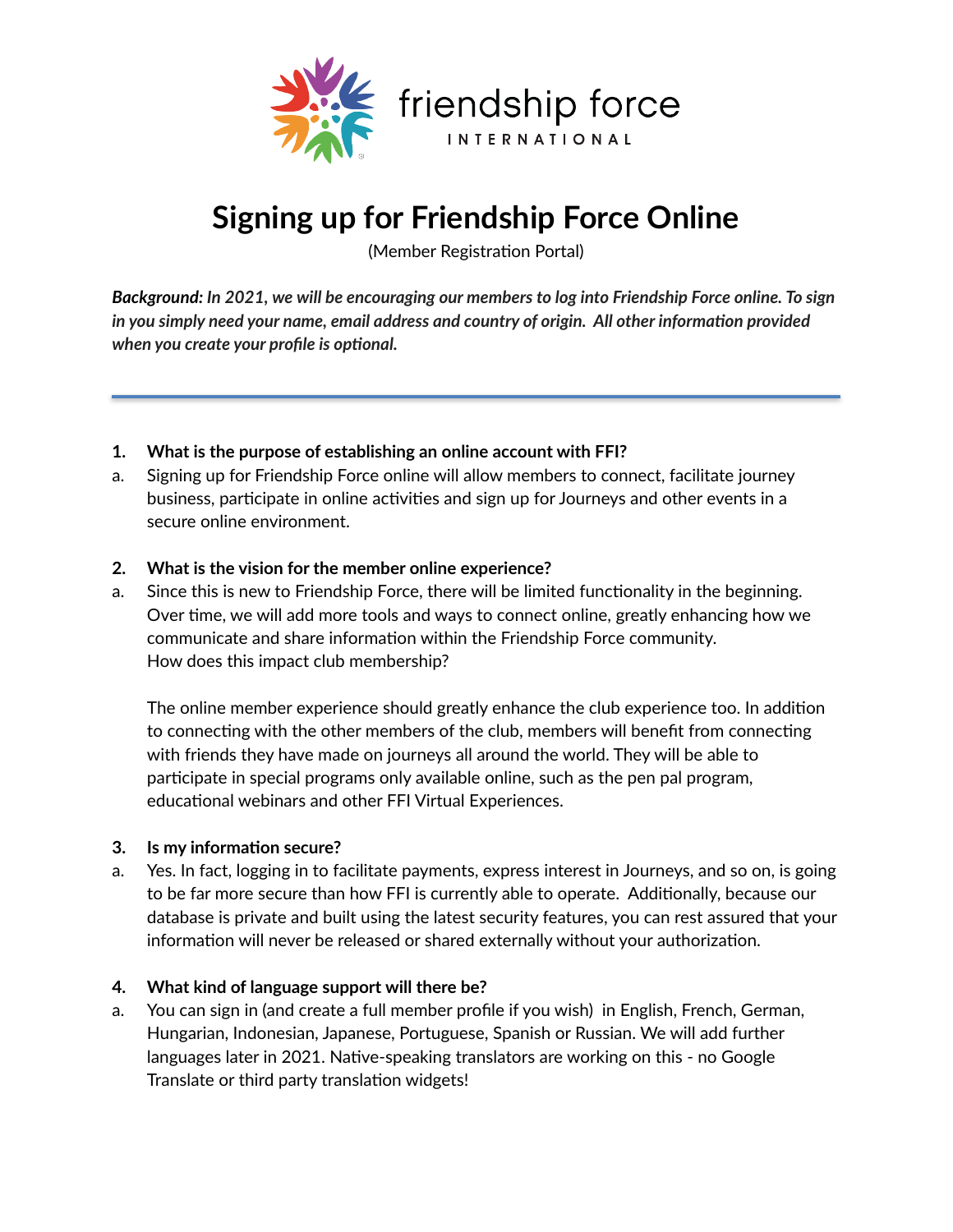## **5. Will all members be required to sign up for Friendship Force online?**

a. Starting in 2021, every member will be required to have a unique member ID to accompany any payments made to FFI for Journeys. The easiest way to get your member ID is to sign into your account online, however there are other ways we can assign a member ID if necessary.

## **6. What is the importance of being an "acBve member in good standing?"**

a. One of the biggest benefits of having Friendship Force online in this way is Journey security: Journey and Host Coordinators can be reassured that those who apply to host or travel are active members with the Friendship Force and that there are no reports of abuse or violations of the FFI code of conduct.

## **7. Will members not affiliated with clubs be able to sign up for Friendship Force online?**

a. Initially this is being developed for current club members. Eventually, individuals not affiliated with clubs will be able to sign up, however they will have limited access to the site current members will have.

## **8. When can members sign up?**

a. A small test group is going to be testing everything for us in December and January. We expect to open this up to the whole membership in February 2021.

## **Revised Member Fee Structure**

## **1. What is the goal of the new fee structure?**

- a. To simplify the fees so they are easier to understand and implement for member retention and recruitment, while maintaining financial stability.
- **2.** What is the main difference between the current fee structure and the optional fee **structure in development?**
- a. The one-annual fee would replace all domestic, international and stop-over fees paid by members when they travel on FFI Journeys.

The main difference is what you get for your membership. Currently members pay a fee each time they travel that is calculated by the type and length of the journey. Under the new structure, members will pay one annual fee and can participate in as many domestic, international club-to-club and stop-over (short-stay) journeys as they like. Coupled with virtual experiences and an enhanced online member experience, there will be more value for the membership.